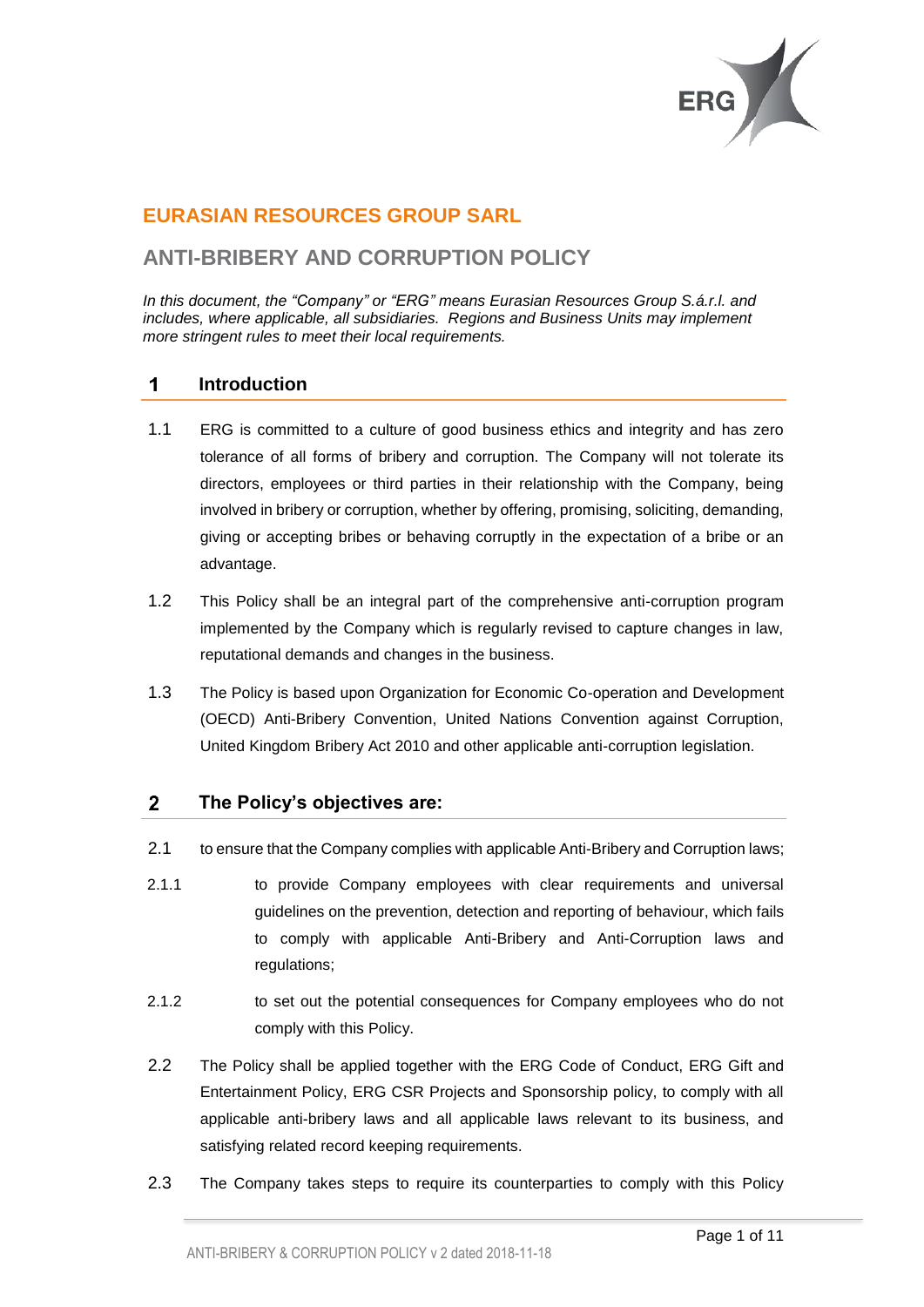

unless the relevant Counterparty has in place its own policies and procedures to prevent bribery and corruption, and such policies are at least as stringent as those set out in this Policy

### $\mathbf{3}$ **Scope**

3.1 This Policy applies to:

- the Company, all its subsidiaries and all associated persons of the Company or any of its subsidiaries<sup>1</sup>;
- all business dealings in all jurisdictions within which the Company conducts business.
- 3.2 The Policy sets out:
- 3.2.1 the Company's position on Anti-Bribery and Corruption.
- 3.2.2 the roles and responsibilities in ensuring compliance with applicable Anti-Bribery and Corruption laws as well as with this Policy.

### **Definitions**  $\overline{\mathbf{4}}$

l

- 4.1 *Associated Person* any person or entity which performs services for the Company or any of its subsidiaries, including employees (including temporary or contract staff), directors, officers, agents (including customs and shipping agents), consultants, intermediaries and suppliers.
- 4.2 *Bribe* means any payment, gift, loan, remuneration, commission, success fee, pay off or kickback or any non-monetary benefit intended to induce any person to do, or reward any person for doing, something dishonest or illegal, or to abuse someone's trust, and includes, without limitation, conduct that would constitute "bribery of foreign public officials" as defined in Article 1 of the Convention of the Organization for Economic Cooperation and Development on Combating Bribery of Foreign Public Officials in International Business Transactions dated November 21, 1997. This applies to bribery of Government Officials or commercial bribery.

Bribery is the offer, promise of, payment or receipt of a Bribe.

4.3 *Corruption* is the misuse of public power for private profit or misuse of entrusted

*<sup>1</sup> See definition of associated persons in the Definitions section*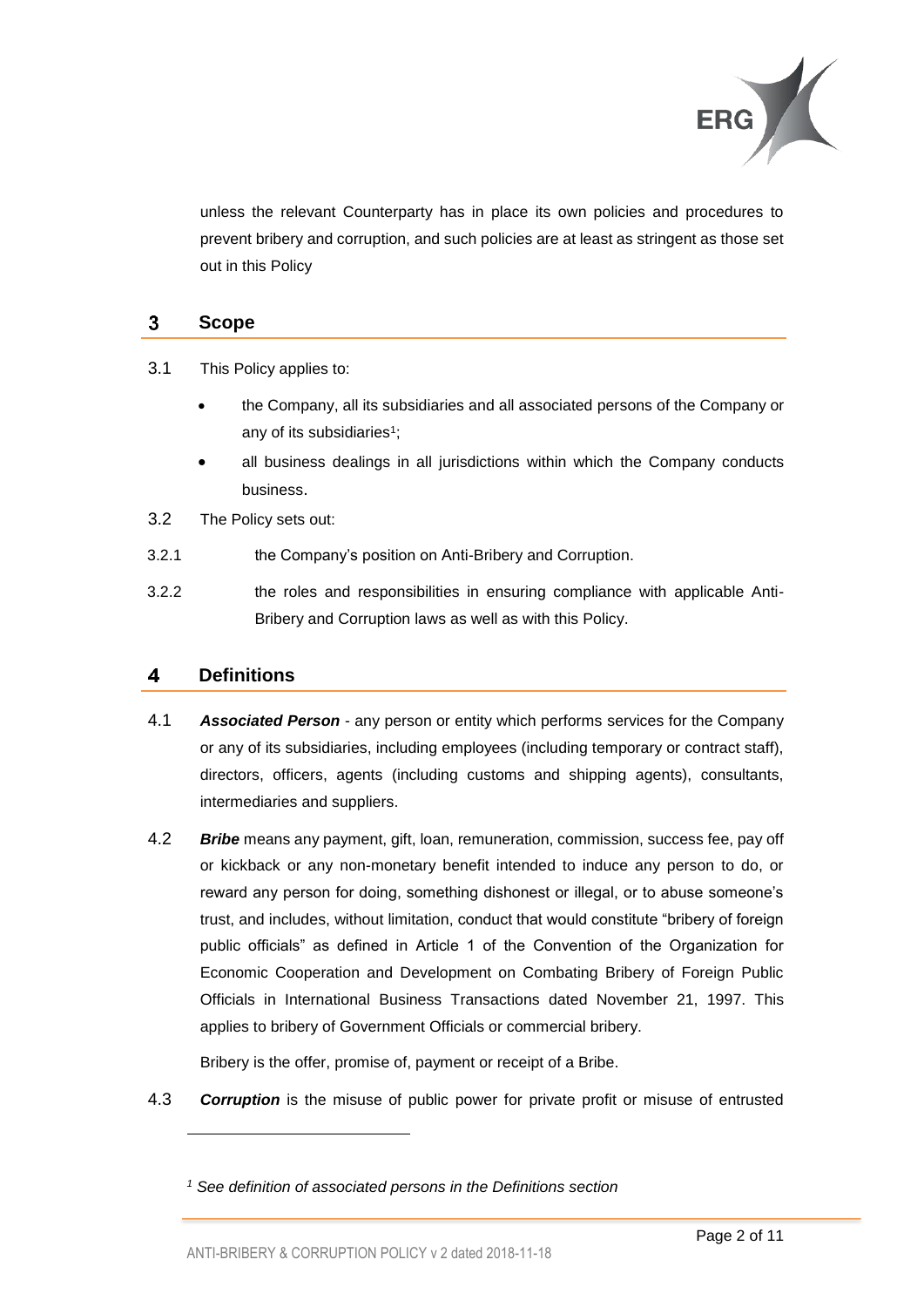

power for private gain.

- 4.4 Government *Official* shall be broadly interpreted and means:
	- (i) any elected or appointed Government official (e.g. a legislator or a member of a Government ministry),
	- (ii) any member of the judiciary or any person who otherwise performs a judicial or quasi-judicial function
	- (iii) any employee or individual acting for or on behalf of a Government Official, agency or enterprise performing a governmental function, or owned or controlled by, a Government, (e.g. an entity hired to review bids on behalf of a government agency)
	- (iv) any political party officer, candidate for public office, officer, or employee or individual acting for or on behalf of a political party or candidate for public office,
	- (v) any employee or individual acting for or on behalf of a public international organisation (e.g. the World Bank, the United Nations, the European Commission,
	- (vi) any member of a royal family or a member of the military, and
	- (vii) any individual otherwise categorised as a Government Official under applicable law.

*"Government"* means all levels and subdivisions of governments, including local, regional, national, administrative, legislative or executive.

4.5 *The Board* – the Board of Managers of Eurasian Resources Group S.á.r.l.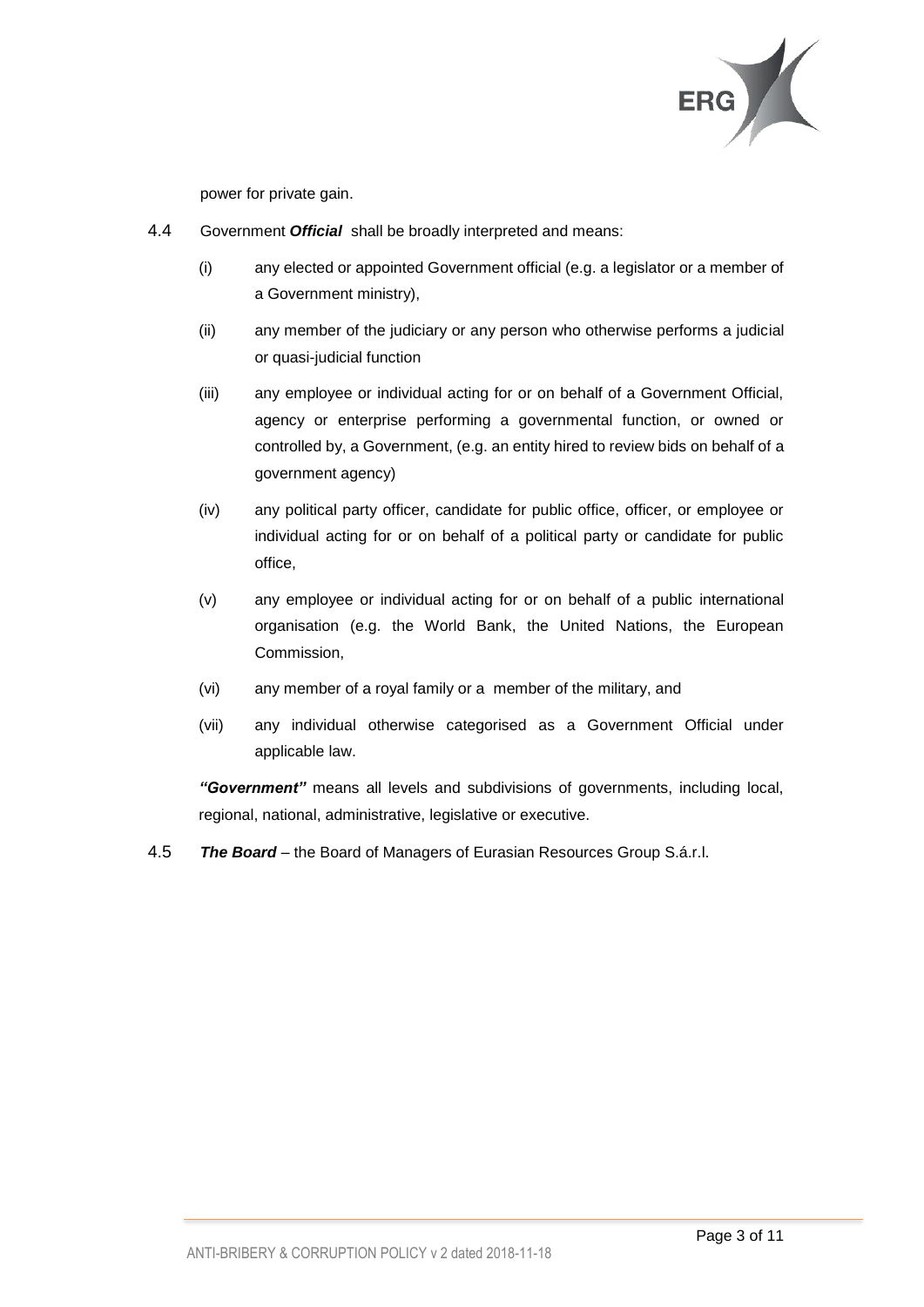

#### 5 **Policy Statements**

### 5.1 Key statements

- 5.1.1 The Company always acts responsibly, honestly and with integrity and does not engage in or tolerate any form of Bribery or Corruption.
- 5.1.2 It is contrary to the Company's Policy for any Associated Person acting on behalf of the Company to:
- 5.1.3 request / solicit or agree to receive or accept a bribe;
- 5.1.4 offer, promise or give a bribe;
- 5.1.5 offer, promise or give a payment, unless otherwise required by applicable law, to a local or foreign Government Official; this includes situations where such payment is made via an agent and you suspect or know that that payment is going to be used for that purpose;
- 5.1.6 offer, promise or give employment with the Company (even on a temporary basis) in exchange for a commercial benefit for the Company or a personal benefit;

### 5.2 Key risk areas and requirements

This section deals with some specific situations that may present concern about the potential for bribery or corruption.

### *A. Gifts and Entertainment*

- 5.2.1 In many countries where ERG does business there are generally accepted customs regarding the exchange of business gifts and providing hospitality to strengthen business relationships. They should never be used to obligate, or appear to obligate, the recipient. This type of promotional expense should be transparent, proportionate and *bona fide*, and appropriate to general business practice.
- 5.2.2 Gifts should be never provided in cash, cash vouchers, certificates with a set negotiable value, or other cash equivalents.
- 5.2.3 ERG employees may never seek or request gifts, entertainment or any other expenses, or personal preferential treatment in any matter, from any person or organization.
- 5.2.4 The ERG Gift and Entertainment policy generally permits the giving and receiving of business gifts that are customary business courtesies and are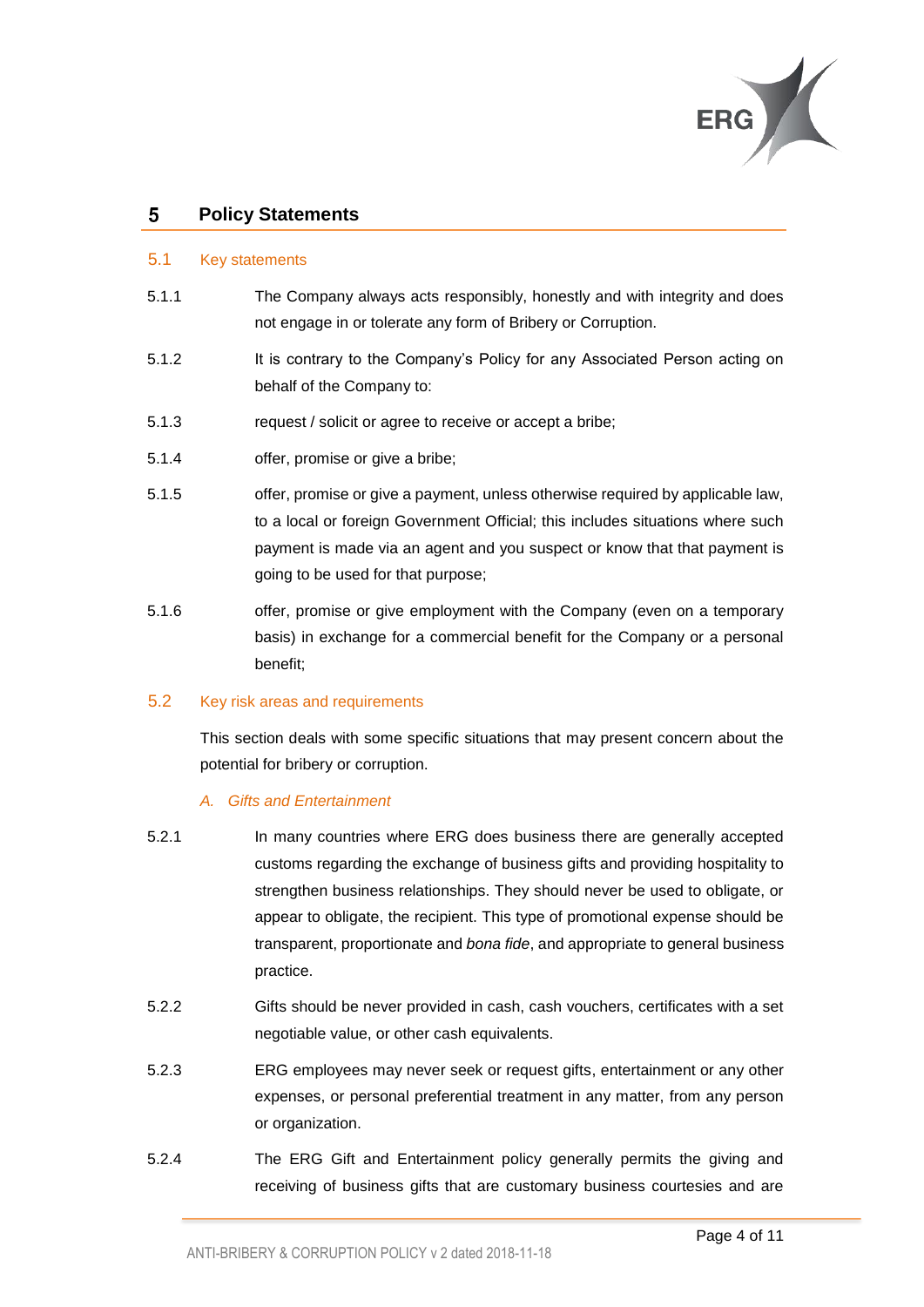

reasonable in value and frequency.

5.2.5 Hospitality, entertainment, or other promotional expenses provided to Government Officials, business partners and customers for these purposes must comply with the limits, approvals and reporting requirements set out in the Gifts and Entertainment Policy and conform to applicable law. In the case of Government Officials, entertainment, gifts or other promotional expenses require prior authorisation from the Business Unit Compliance manager.

# *B. Expenditures in connection with Government Officials*

- 5.2.6 ERG prohibits any person or persons associated with it either directly or through a third party to offer, promise or authorise a payment or provide anything of value to a Government Official or to another person at the Government Official's request in order to obtain or retain business or an advantage in the conduct of business.
- 5.2.7 Under limited circumstances, certain Anti-Corruption laws may allow for appropriate, reasonable and *bona fide* expenditure in connection with Government Officials. Employees should obtain the approval of the Compliance Department before agreeing to any such expenditure.

# *C. Facilitation Payments*

- 5.2.8 Facilitation Payments, i.e. payments made or goods provided to perform, or expedite, a routine duty and or speed up the performance of any formal standard procedures irrespective of size or frequency, are forbidden other than in situations of duress. Examples of actions constituting facilitation payments:
	- Request by custom officials for "undue custom duties" for the prompt clearing of items.
	- Payment to speed up the process of granting licenses or permits "special acceleration fees".
	- Payments to ensure prompt transit of equipment or cargo "assurance payments".

# *D. Corporate Social Responsibility projects and Sponsorship*

5.2.9 The Company attaches great importance to the sustainable development strategy involving the balanced growth of economic, social, environmental and other performance indicators. As part of this strategy, the Company provides charitable donations and sponsorship to various organizations and institutions in the regions where it conducts its business.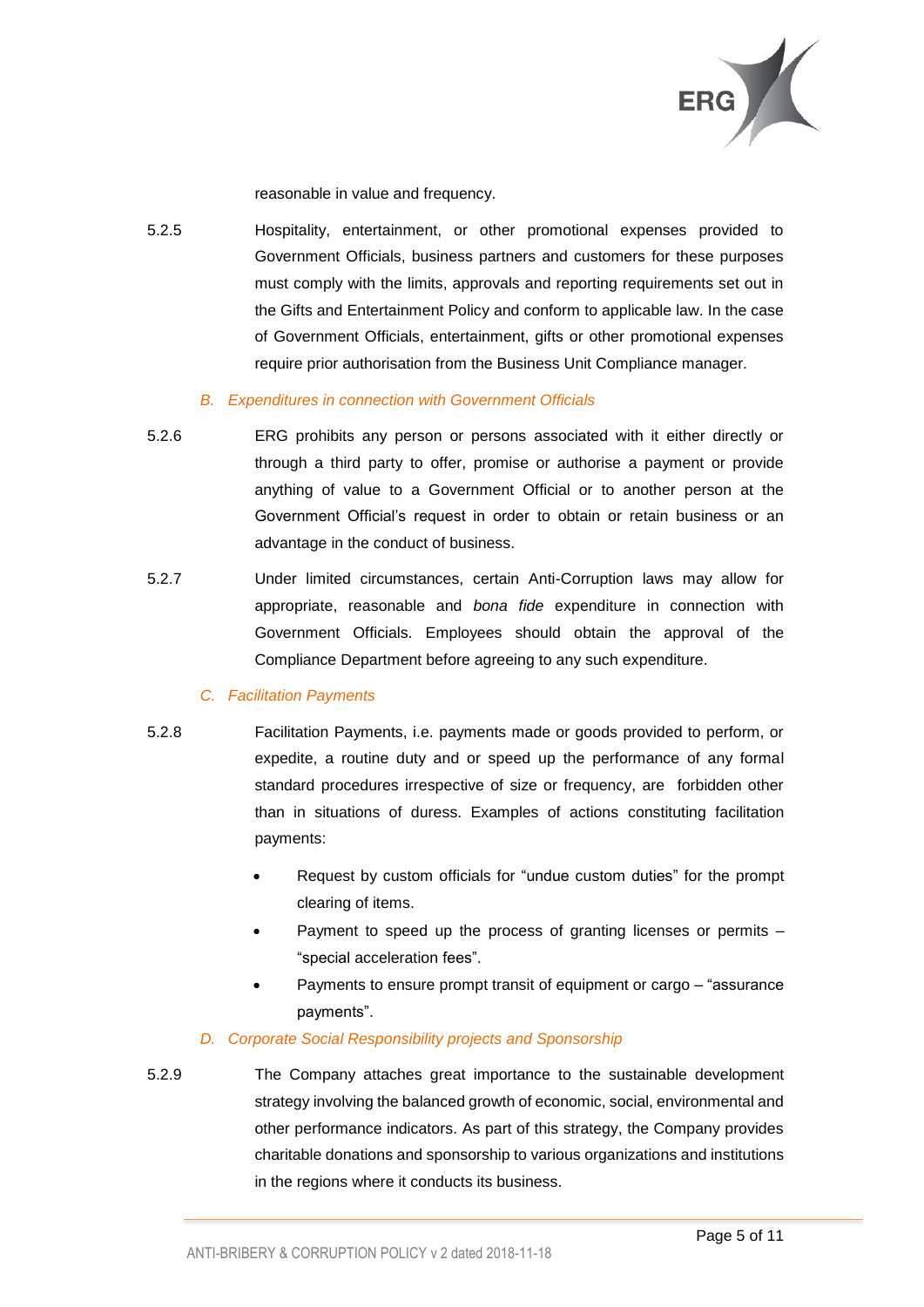

- 5.2.10 In the implementation of corporate social responsibility and sponsorship programs, the Company and its employees shall make every effort to provide reasonable assurance that the assistance provided will not be used for corrupt purposes (including for the purpose of obtaining benefits for the Company's business illegally).
- 5.2.11 All organizations including local governments and municipalities, selfemployed persons and individuals that the Company intends to support by means of sponsorship or charitable donations shall be assessed in accordance with the procedure as specified in Corporate Social Responsibility Projects and Sponsorship Policy and shall formalize their relationship with the Company in accordance with the ERG Counterparty Due Diligence Manual.
- 5.2.12 The information about all CSR projects and sponsorships of the Company shall be recorded in the books and records of the Company in accordance with the CSR Project and Sponsorship Policy.

### *E. Procurement*

- 5.2.13 Suppliers, contractors and other business partners must be engaged through a fair, formal procurement process. Any procurement and contracting decisions should be based on the best value expected to be received, taking into account the merits of price, quality, performance, time, competency and compliance.
- 5.2.14 No directors or employees may solicit or accept any financial or other advantage which is offered, provided, authorised, requested or received as an inducement or reward for the improper performance of their duties related to procurement or contracting decisions.

# *F. Employment of Government Officials*

- 5.2.15 The Company shall be entitled to employ officials or involve them into work/service under civil law\employment contracts in accordance with applicable law. However, to do so, the Company shall conduct assessment to ensure that there is no conflict of interests as well as to minimize the risks of corruption and other excessive use of the position taken.
- 5.2.16 The Company employees who used to be officials shall prove that the job they do implies no conflict of interests annually for five (5) years from the date they left their position as officials.
- 5.2.17 The procedure for assessment and hiring ex-Government Officials as well as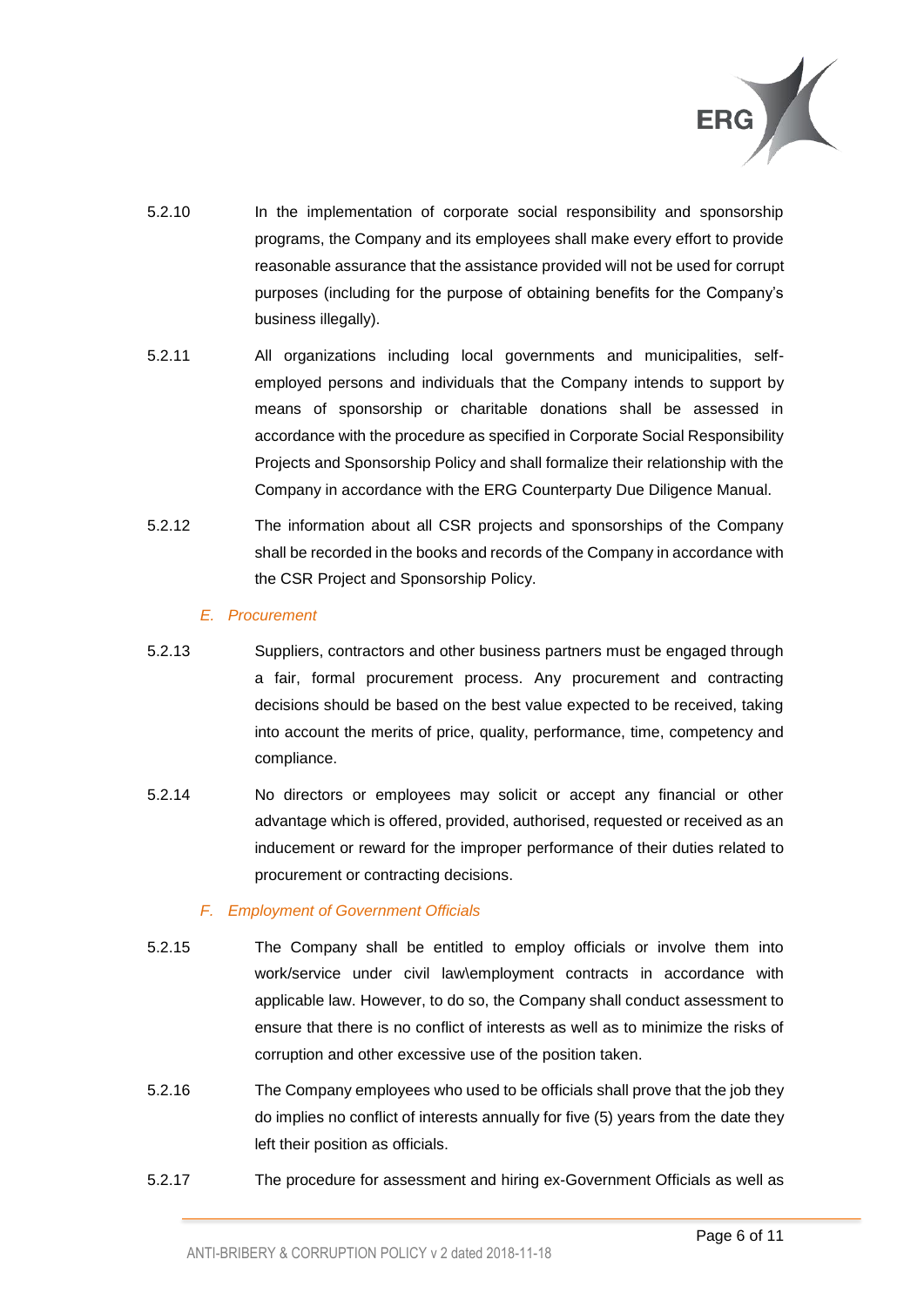

for the periodic Conflict of interest declaration is regulated by Conflict of Interest Policy.

# *G. Recruitment of Employees*

- 5.2.18 The Company will provide an equal opportunities for the employment by ERG of any qualified and competent candidate, and will not tolerate discrimination in the hiring of suitable candidates.
- 5.2.19 The recruitment of employees should be based on approved selection criteria to ensure that only the most qualified and suitable individuals are employed and to ensure that no element of corruption is involved in the hiring of employees.
- 5.2.20 Proper background checks should be conducted in order to ensure that the potential employee has not been convicted of any bribery or corruption offences nationally or internationally. More detailed background checks should be conducted when hiring employees for managerial positions, as they would be tasked with decision making obligations.

# *H. Political contributions*

5.2.21 ERG will not, directly or indirectly, other than in exceptional circumstances approved in advance by the ERG Board, make political contributions. Any political contribution must be authorised in accordance with internal ERG regulations and applicable law.

# 5.3 Relationship with Third parties

5.3.1 *Applicability:* ERG expects all third parties acting for it or on its behalf to share the Company's values and ethical standards. The Company may be liable under the terms of Anti-Corruption law not only for the actions of its direct employees but also for the actions of the third parties in certain circumstances. For instance, the Company can be liable if it knew, or should have known, that its agent, intermediary, partner, contractor, consultant, supplier, joint venture partner or other third party over which it has control was going to pay a bribe or failed to take appropriate steps to attempt to prevent such payment and thus implicitly authorized the bribe.

> In this respect, ERG will use its best endeavours to ensure that contracts or agreements include provisions on the avoidance of corruption and will also comply with the ERG Agents Compliance Policy.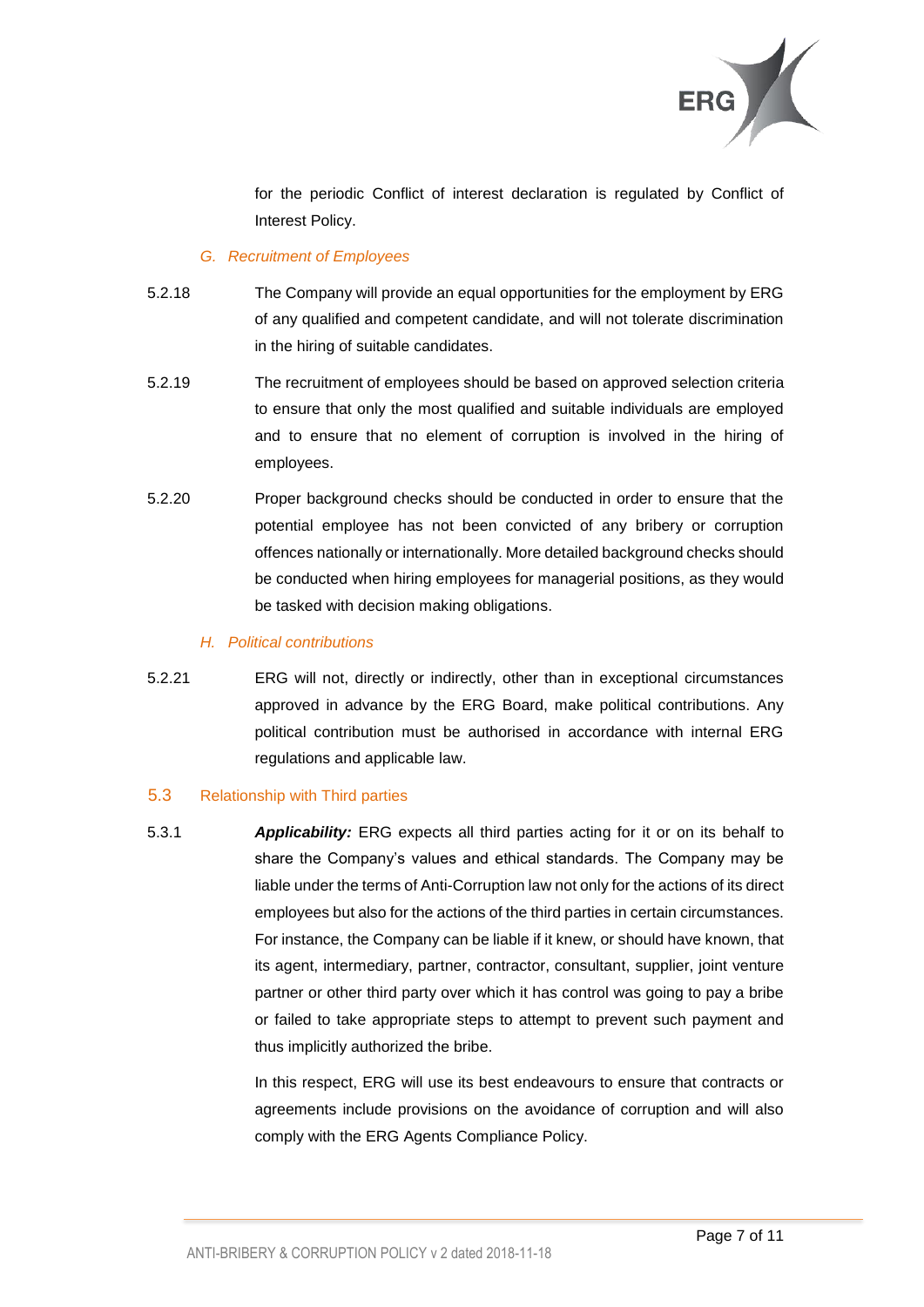

- 5.3.2 *Agreements:* All agents, representatives, intermediaries, contractors, suppliers, consultants or other parties over which the Company has control must, as appropriate, acknowledge an understanding and agreement to comply with applicable Anti-Corruption laws and the ERG Code of Conduct. ERG retains the right to terminate its relationship if the third party is not fulfilling these requirements. Any violation or any solicitation by a third party that would result in a violation of the Anti-corruption laws, ERG Code of Conduct or applicable ERG policies should be reported immediately to Compliance Department.
- 5.3.3 *Due Diligence and monitoring:* It is the Company's policy to carry out appropriate due diligence and monitoring of third parties before and while conducting business with them. The Company has established procedures requiring that due diligence reviews be carried out, documented and recorded. ERG should be aware of, and periodically monitor, third party performance and business practices to ensure ongoing compliance. See the ERG Counterparty Due Diligence Manual for further information.
- 5.3.4 *Training:* High risk third parties (as assessed by the Compliance Group) shall receive training on applicable ERG policies at the beginning of their contractual obligations with ERG and from time to time thereafter as appropriate and in accordance with CPDD Manual.

### 5.4 Accounting provisions: accurate books and records

- 5.4.1 The Company must make and keep books, records and accounts that accurately and fairly reflect its transactions and disposition of assets in sufficient details to facilitate a full understanding and audit trail. No false or misleading entries should be made and all entries should completely and accurately describe the transactions to which they are related.
- 5.4.2 No payment on behalf of the Company should be approved without adequate supporting documentation or made with the intention or understanding that all or part of any such payment is to be used for any purpose other than that described by documents supporting the payment.
- 5.4.3 Payments in cash should be limited only to purposes approved in Finance procedures.
- 5.4.4 All records are to be kept and maintained by the Company for a minimum of 10 years from the date of creation, or as otherwise set out in the Company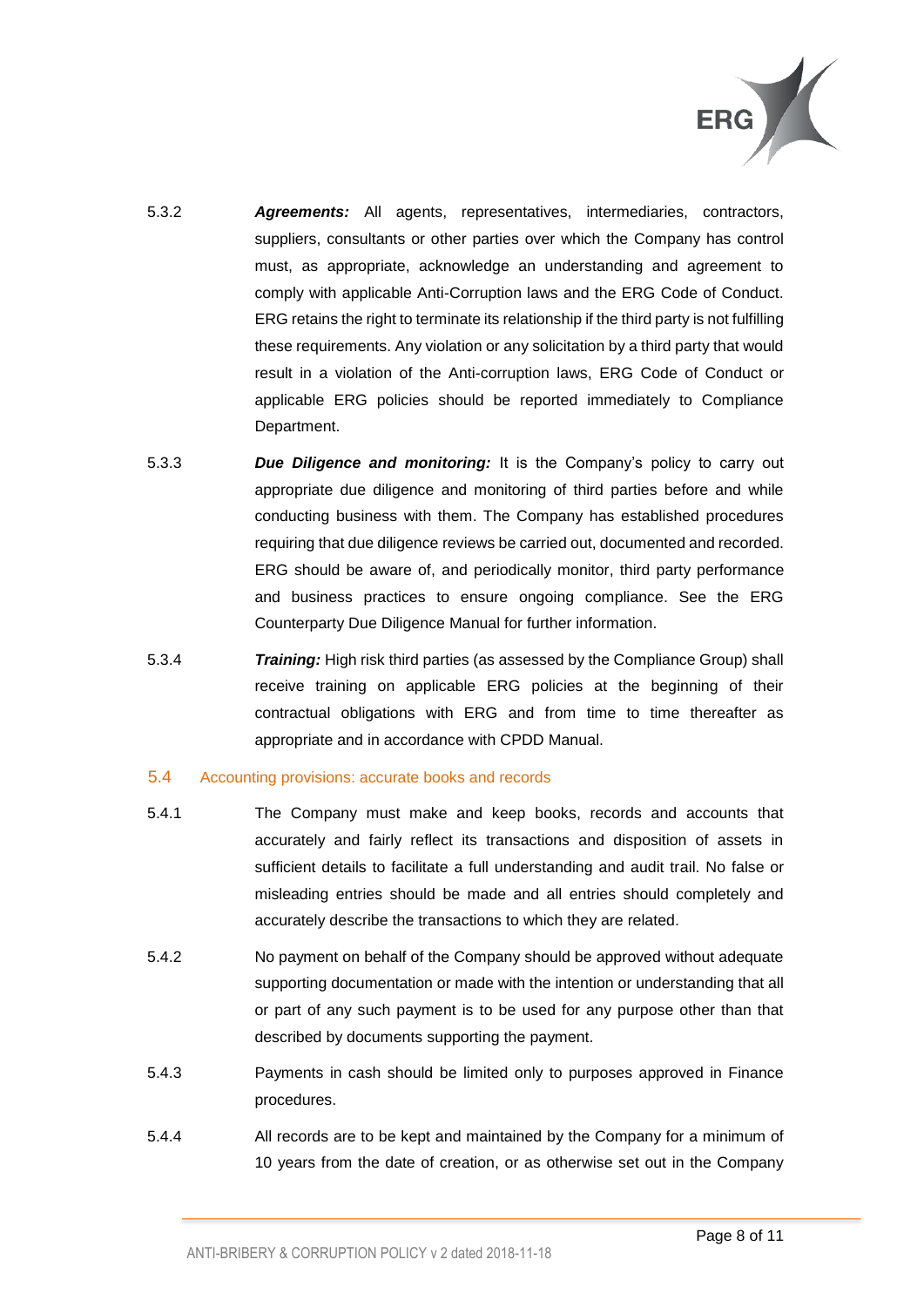

Document Retention Schedule approved by Group Legal from time to time.

# 5.5 Employees training

5.5.1 All relevant employees will receive regular training on this Policy and procedures. It is the employee's responsibility to attend such training when provided by the Company.

### 6 **Responsibilities**

- 6.1 The Board is responsible for establishing this Policy.
- 6.2 The Compliance Committee of the Board is responsible for oversight of compliance with this Policy.
- 6.3 The Group Chief Executive Officer, supported by the Group Head of Compliance, has responsibility for implementing this Policy in accordance with the requirements of the Board.
- 6.4 The Division and Business Unit Heads are responsible for the effective implementation of this Policy in their respective areas of responsibility and for establishing appropriate responsibilities, procedures, training and internal controls within their respective operations to ensure the consistent implementation of this policy across all jurisdictions and compliance with its requirements.
- 6.5 It is the responsibility of each Business Unit Head to ensure that their respective employees and all associated persons acting on behalf of the Company are made aware of this Policy and confirm they will comply with it, and that appropriate CPDD's are undertaken in relation to the appointment of all such parties and the monitoring of their activities.
- 6.6 It is the responsibility of each Company employee and associated person to comply with the terms of this Policy.

### $\overline{7}$ **Exceptions**

7.1 Any exceptions to the general rules contained in the Policy should be authorized in writing by Group Head of Compliance.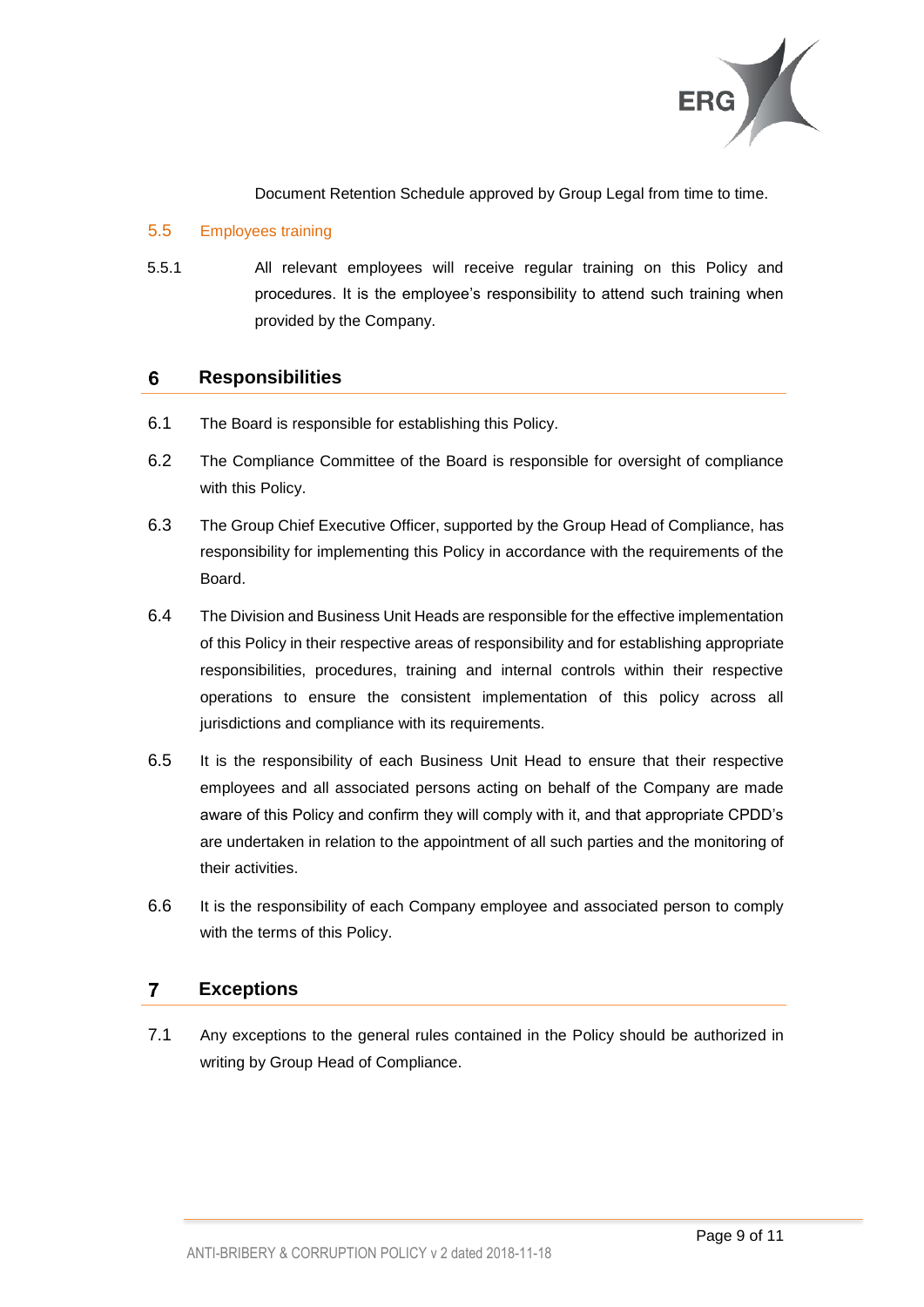

### 8 **Monitoring and Audit**

- 8.1 Group Head of Compliance shell periodically, but not less than annually, report on the status of Anti-Bribery and Corruption Compliance to the Compliance Committee of the Board and Risk and Compliance management Committee.
- 8.2 Internal Audit of the Group may, on behalf of the Audit Committee of the Board, verify compliance with this policy and report to the Committee.

#### $\mathbf{9}$ **Non-compliance**

- 9.1 Any non-compliance with this Policy should be documented and reported to the owners of the Policy and Executives.
- 9.2 Any ERG employee or business partner found to have violated the Policy may be subject to disciplinary action, or administrative, civil or criminal liability, and/or termination of the Company's business relationship with such business partner in accordance with applicable laws.
- 9.3 If any employee or associated person has concern around activities of other Company employees, which could contravene the Policy, they are encouraged to report such concerns, in accordance with Whistleblowing and investigation policy, to the Company management, HR, Legal, Compliance or ERG Hotline (the ERG Hotline website [\(www.erg.ethicspoint.com\)](http://www.erg.ethicspoint.com/), by phone (list of the numbers is provided on [www.erg.ethicspoint.com\)](http://www.erg.ethicspoint.com/) or send email to [Compliance@erg.net.](mailto:Compliance@erg.net)